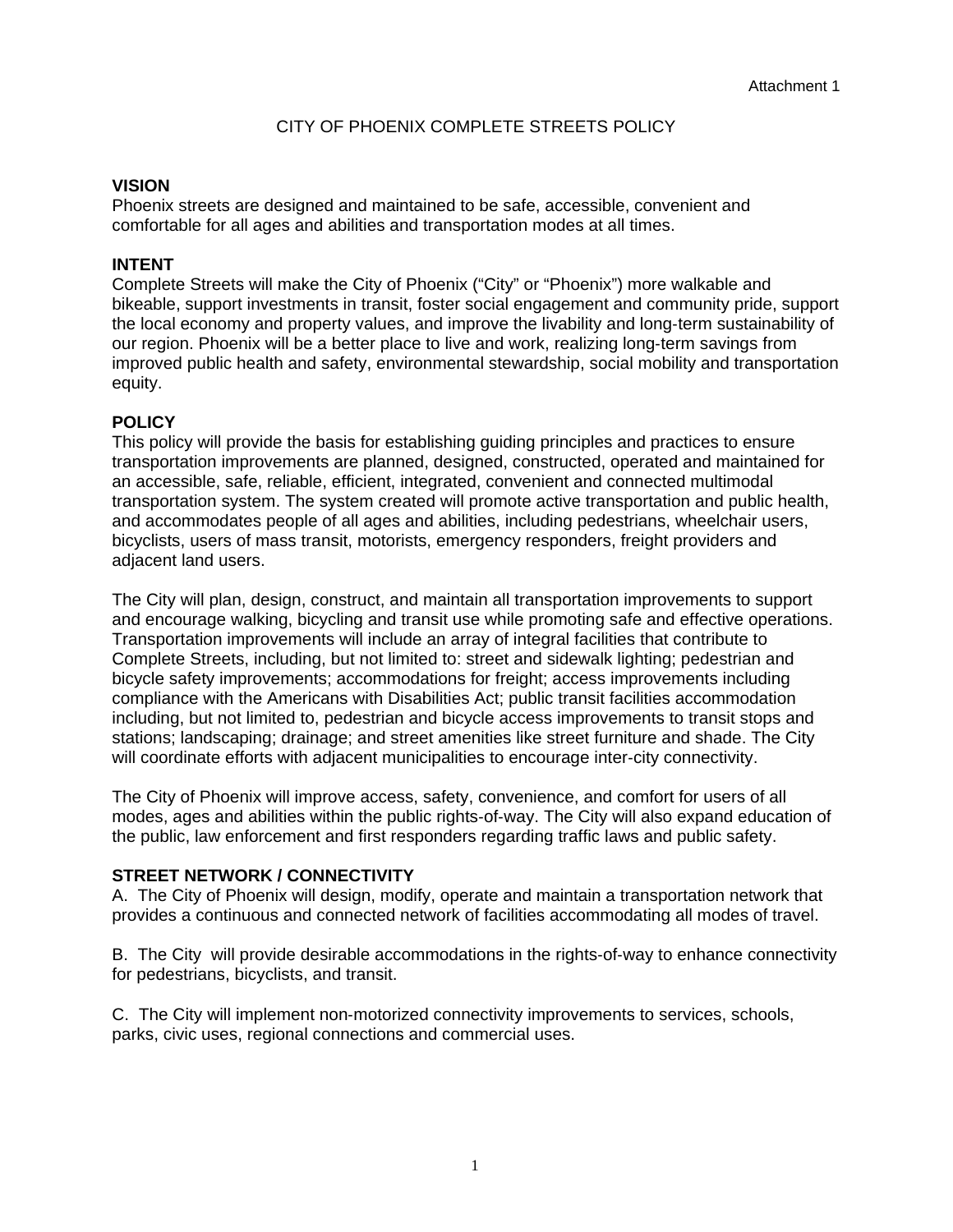D. The City shall require large new developments and redevelopment projects to provide interconnected street networks with block sizes and patterns consistent with the planned land use context.

# **APPLICABILITY**

A. The City will approach transportation improvements and project phasing as an opportunity to create safer, more accessible streets for all users. These phases include, but are not limited to: planning, programming, design, right‐of‐way acquisition, construction, construction engineering, reconstruction, operation and maintenance. Other changes to transportation facilities on streets and in public rights‐of‐way, including capital improvements, utilities, re‐channelization projects and maintenance, will also be included.

B. City‐owned transportation facilities in the public right of way including, but not limited to, streets, bridges and all other connecting pathways will be designed, constructed, operated, and maintained so that users of all ages and abilities can travel safely and independently.

C. City Departments will follow the policy.

D. The City will require all developers and builders to obtain and comply with the City's design standards.

E. The City will closely coordinate with agencies that Phoenix has permitting authority over, including, but not limited to, water agencies, electrical utilities, gas and petroleum utilities, communications utilities, and service contractors for compliance with this policy.

F. The City will foster partnerships with the State of Arizona, Maricopa County, Maricopa Association of Governments (MAG), Valley Metro, utility companies, neighboring communities and counties, business and school districts and public/private partnerships to develop facilities and accommodations that further the City's Complete Streets policy and continue such infrastructure beyond the City's borders where appropriate.

# **EXCEPTIONS**

Complete Streets principles and practices will be included in design, construction, reconstruction, repaving, and rehabilitation projects related to streets, pedestrian walkways, bikeways and bike facilities, as well as other plans and manuals. Any exception to this policy, including for private projects, must be approved by the Director of Street Transportation and be documented with supporting data that indicates the basis for the decision. Such documentation shall be publicly available, online and in person, at least 21 days prior to decision.

Exceptions may be considered for approval when:

A. An affected roadway prohibits, by law, use by specified users (such as interstate freeways or pedestrian malls), in which case a greater effort shall be made to accommodate those specified users elsewhere, including on roadways that cross or otherwise intersect with the affected roadway;

B. The activities are ordinary or emergency maintenance activities that do not change the roadway geometry or operations and are designed to keep assets in serviceable condition, e.g. mowing, cleaning, sweeping, spot repair, concrete joint repair, pothole filling or when interim measures are implemented on temporary detour or haul routes;

C. The Director of Street Transportation and the Director of Planning and Development jointly issue a documented exception concluding that the application of Complete Streets principles is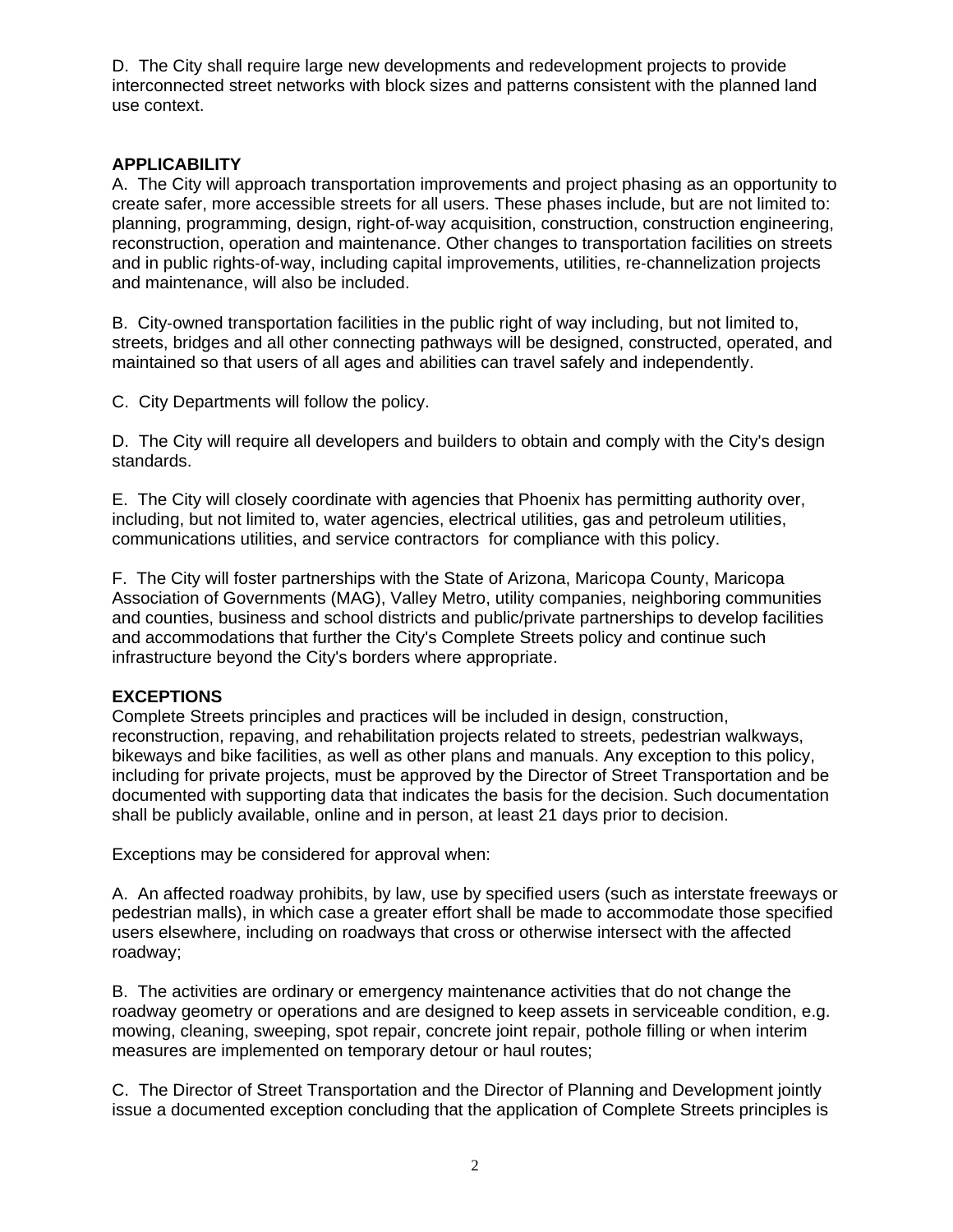unnecessary, unduly cost prohibitive in proportion to the need or probable use, or inappropriate because it would be contrary to public safety; or

D. Other available means or factors indicate an absence of need, including future need, such as because of significant or adverse environmental impacts to waterways, flood plains, remnants of native vegetation, wetlands, or other critical areas, or due to impacts on neighboring land uses, including impact from right‐of‐way acquisitions or where a reasonable and equivalent project along the same corridor is already programmed to provide facilities exempted from the project at hand.

The Director of Street Transportation will submit quarterly reports to the Complete Streets Advisory Group and the appropriate City Council Subcommittee summarizing all exceptions granted in the preceding quarter. These reports shall be submitted at the first Subcommittee meeting after the end of the quarter and shall be posted on‐line.

# **CONTEXT SENSITIVE DESIGN STANDARDS**

Additionally, the City will use current and best practices including the latest design standards available. In recognition of context sensitivity, public input and the needs of many users, a flexible, innovative and balanced approach that follows other appropriate design standards may be considered, provided that a comparable level of safety and accessibility for all users is present. Each project must be considered both separately and as part of a connected network to determine the level and type of treatment necessary for the street to be considered a "complete street."

#### The City will:

A. Adopt new Complete Streets Design Guidelines to guide the planning, funding, design, construction, operation, and maintenance of new and modified streets in Phoenix while remaining flexible in considering the unique circumstances of different streets where sound design, engineering and planning judgment will produce context sensitive designs.

B. Incorporate the Complete Streets Design Guidelines' principles into all City plans, manuals, applicable ordinances, rules, codes, regulations and programs as appropriate.

C. Provide well‐designed pedestrian accommodations. Ensure safe pedestrian connections to public transit facilities. Pedestrian accommodations can take numerous forms, including but not limited to traffic signals, roundabouts, bulb-outs, curb extensions, between lane refuges, sidewalks, buffer zones, shared-use pathways, transit shelters, shade and perpendicular curb ramps, among others.

D. Provide well‐designed bicycle accommodations. Ensure safe bicycle connections to public transit facilities. Bicycle accommodations can take numerous forms, including but not limited to the use of cycle tracks, bicycle boulevards, striping, slow streets (25 mph), low auto volume streets, traffic calming, signs, pavement markings, and bicycle parking facilities and the provision of bike racks among others.

E. Where physical conditions warrant, trees and structural shade will be provided whenever a street is newly constructed, reconstructed, or relocated.

F. The City will consider the relationship to and when possible integrate natural features, such as canals, washes, waterways, and other topography into the design of our streets.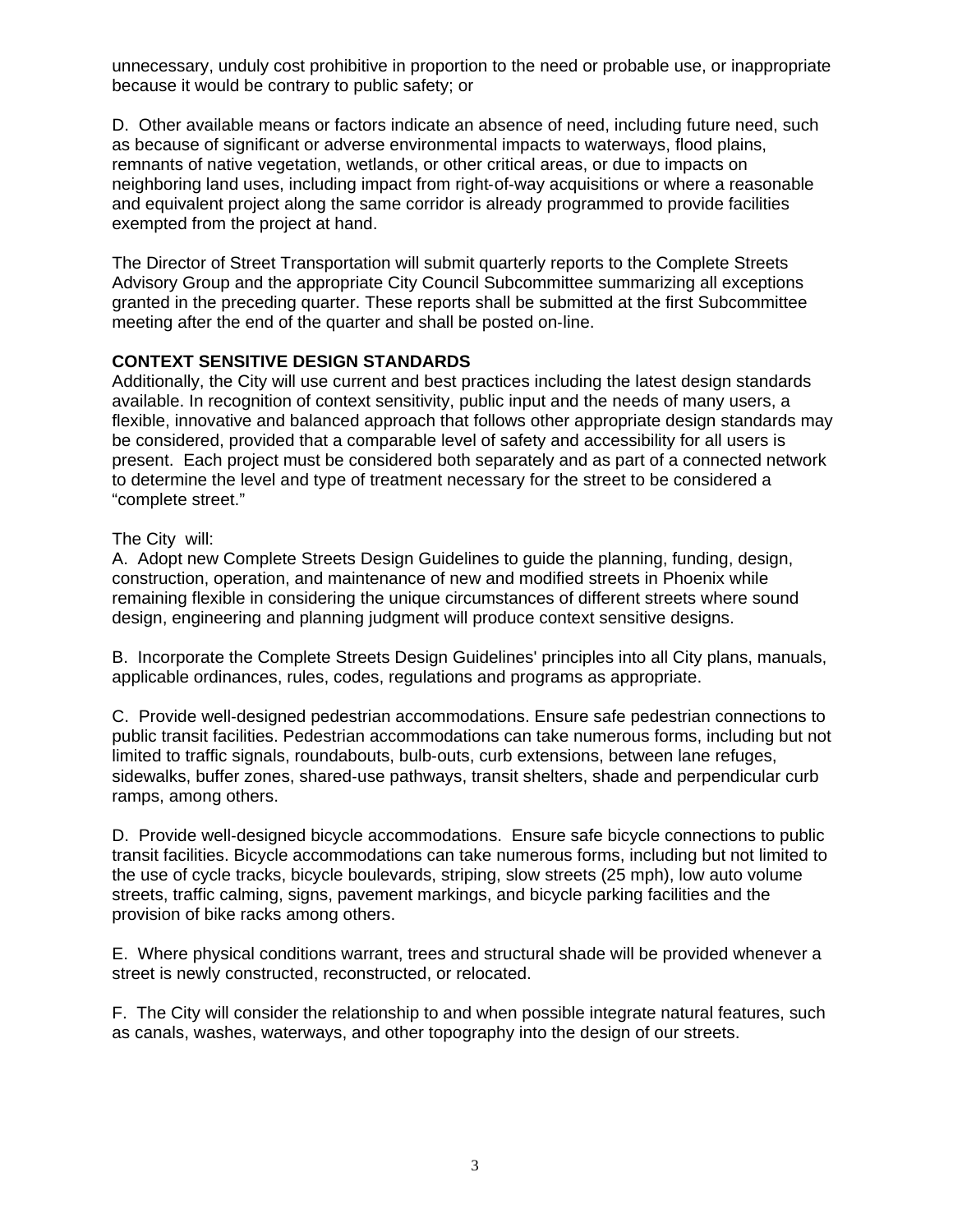G. The City will design streets with a strong sense of place using landscaping, streetscape amenities, public art, signage, and other amenities to reflect the community and neighborhood context.

H. Coordinate the design of streets to be consistent with and responsive to the existing and planned land uses.

### **PERFORMANCE MEASURES**

The City will measure the success of this Complete Streets policy using, but not limited to, the following performance measures:

- A. Increase of active transportation mode share;
- B. Increase of children/youth using active transportation to school;
- C. Reduction of per capita bicycle and pedestrian trips that result in severe injury or death;
- D. Percentage of bus stops that have ADA-compliant sidewalk access from adjacent neighborhoods;
- E. Percentage of bus stops that provide shade from 7:00 a.m. through 7:00 p.m. from May through October;
- F. Percentage of streets that comply with the Phoenix Master Pedestrian Plan and the Phoenix Tree and Shade Master Plan;
- G. Reduction of Number of Vehicle Miles Traveled (VMT) per capita;
- H. Equitable distribution of Transportation System Funding Transportation Accessibility;
- I. Equitable distribution of Transportation System Rider Costs ‐ Transportation Affordability;

In cooperation with community input, the City will develop individual numeric benchmarks for each of the performance measures as a means of tracking and measuring the annual performance of the Complete Streets Policy. Staff will prepare a tracking mechanism detailing the specific goals and responsible agencies to ensure completion of these measures. Quarterly reports shall be posted on‐line for each of the above measures.

# **ACTION PLAN/IMPLEMENTATION**

The City of Phoenix will view Complete Streets as integral to everyday transportation decisionmaking practices and processes. To this end:

A. Complete Streets Principles. The Street Transportation Department, the Planning and Development Department, and other relevant departments, agencies, or committees will incorporate Complete Streets principles into all existing plans, manuals, checklists, decision‐trees, rules, regulations, and programs as appropriate;

B. Design Standards. The Street Transportation Department, the Planning and Development Department, and other relevant departments, agencies, or committees will review current design standards, including subdivision regulations which apply to new roadway construction, to ensure that they reflect the best currently available design standards and guidelines, and effectively implement Complete Streets, where feasible;

C. Project Criteria. The Street Transportation Department, the Planning and Development Department, and other relevant departments, agencies, or committees will prepare criteria for reviewing and prioritizing street projects to improve multi-modal transportation;

D. Complete Streets Manual. The City will create and adopt a Complete Streets